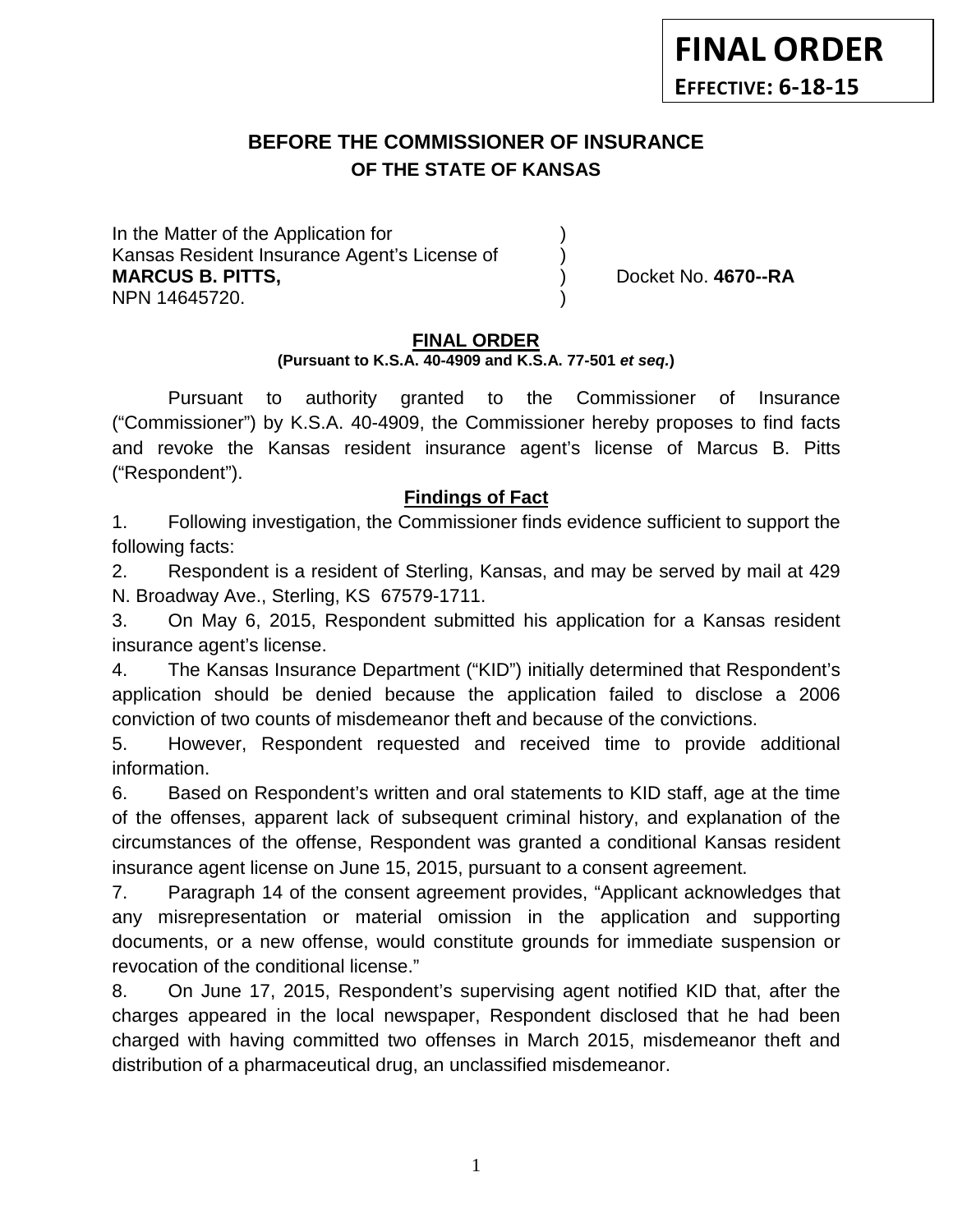9. Respondent's proposed supervisor notified KID that, in light of the new charges and Respondent's failure to disclose them before they appeared in the newspaper, he was withdrawing his agreement to employ and supervise Respondent.

10. Consequently, Respondent is not working under the supervision of an approved Kansas licensed agent and, thus, is not in compliance with the conditions of the agreement and order.

#### **Applicable Law**

11. K.S.A. 40-4909 provides, "No person whose license as an agent or broker had been suspended or revoked shall be employed by any insurance company doing business in this state either directly, indirectly, as an independent contractor or otherwise to negotiate or effect contracts of insurance, suretyship or indemnity or perform any act toward the solicitation of or transaction of any business of insurance during the period of such suspension or revocation." K.S.A. 2014 Supp. 40-4909(g).

## **Conclusions of Law**

12. The Commissioner has jurisdiction over Respondent as well as the subject matter of this proceeding, and such proceeding is held in the public interest.

13. The Commissioner finds that Respondent's application for a license could have been denied based on the facts and law set out in the consent agreement.

14. The license was granted in reliance upon Respondent's written and oral statements to KID staff and subject to the conditions memorialized in the agreement between Respondent and KID and/or specified in the Commissioner's order.

15. Respondent has consented to be subject to the terms of the agreement and order and, thus, has waived his right to hearing prior to action revoking or suspending his license as provided in the Consent Order.

16. Based on Respondent's false statements during the application process and new criminal charges, Respondent's license may be immediately revoked as provided in paragraph 14 of the agreement and quoted in paragraph 8 above.

### **Policy to be Served**

Before issuing an insurance agent license, the Commissioner must determine that the applicant is qualified and has not committed any act that would be grounds for denial, suspension, or revocation. K.S.A. 40-4905(b) and 40-4906. Further, the Commissioner may revoke any license issued under the Insurance Agents Licensing Act if the Commissioner finds that the interests of the insurer or the insurable interests of the public are not properly served under the license. The following action is appropriate to promote the security and integrity of the insurance business and protect insurance consumers by licensing, or continuing to license, persons or entities to sell, solicit, or negotiate insurance in the State of Kansas only if their conduct indicates they are both qualified and trustworthy.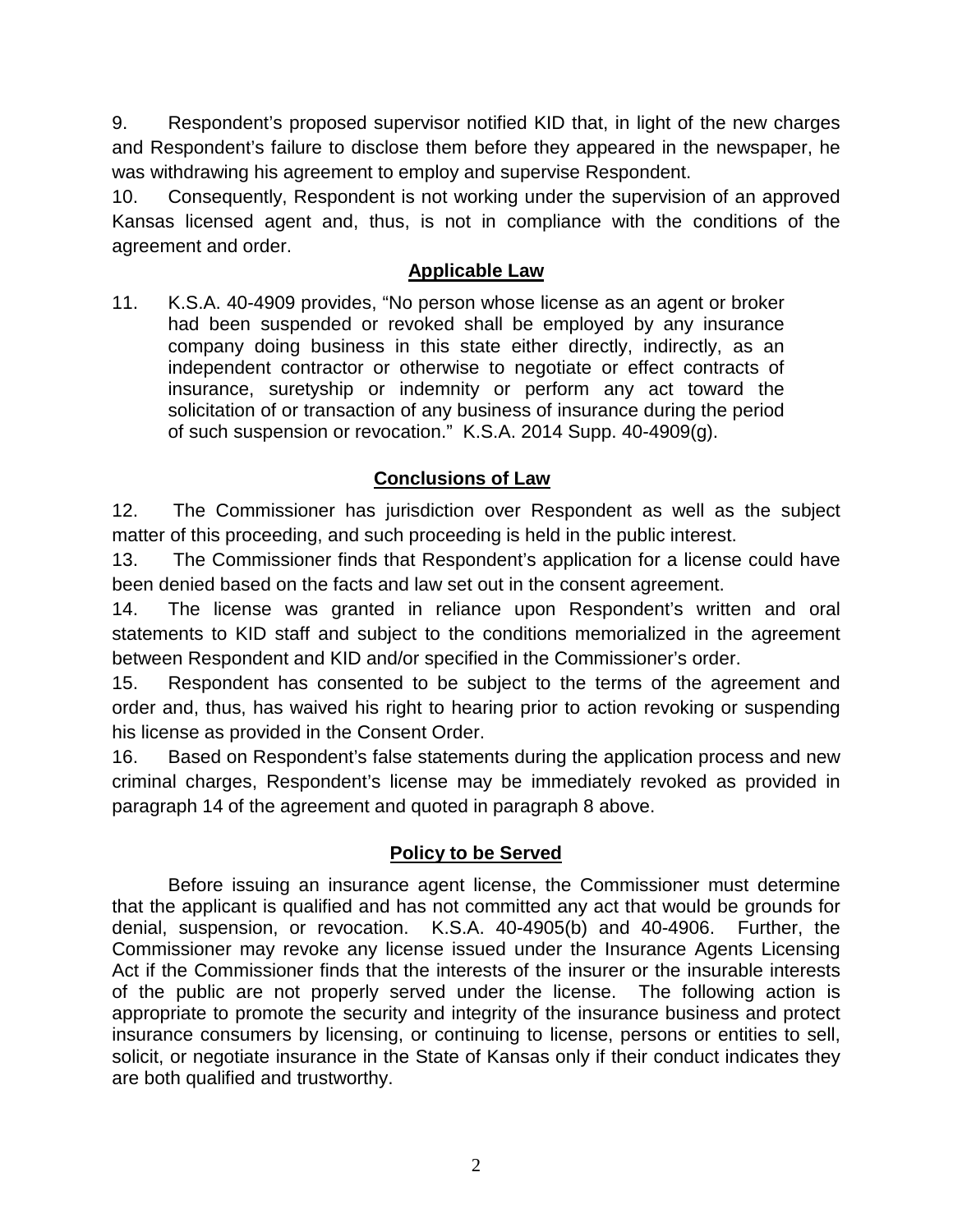# **ORDER**

**IT IS THEREFORE ORDERED BY THE COMMISSIONER OF INSURANCE THAT** the Kansas resident insurance agent license to **MARCUS B. PITTS is hereby REVOKED, and MARCUS B. PITTS** shall **CEASE and DESIST** from the sale, solicitation, or negotiation of insurance, doing any act toward the sale, solicitation, or negotiation of insurance, and/or receiving compensation deriving from the sale, solicitation, or negotiation of insurance in Kansas or on Kansas risks through business conducted on and after the effective date of this order.

## **IT IS SO ORDERED THIS \_\_18th\_\_ DAY OF JUNE 2015, IN THE CITY OF TOPEKA, COUNTY OF SHAWNEE, STATE OF KANSAS.**



/s/ Ken Selzer Ken Selzer, CPA Commissioner of Insurance

BY:

/s/ John Wine John Wine Assistant Commissioner

### **NOTICE REGARDING HEARING AND REVIEW**

In the event Respondent files a request for hearing or Petition for Judicial Review, pursuant to K.S.A. 77-613(e), the agency officer to be served on behalf of the Kansas Insurance Department is

Diane Minear, General Counsel Kansas Insurance Department 420 S.W.  $9<sup>th</sup>$  Street Topeka, Kansas 66612